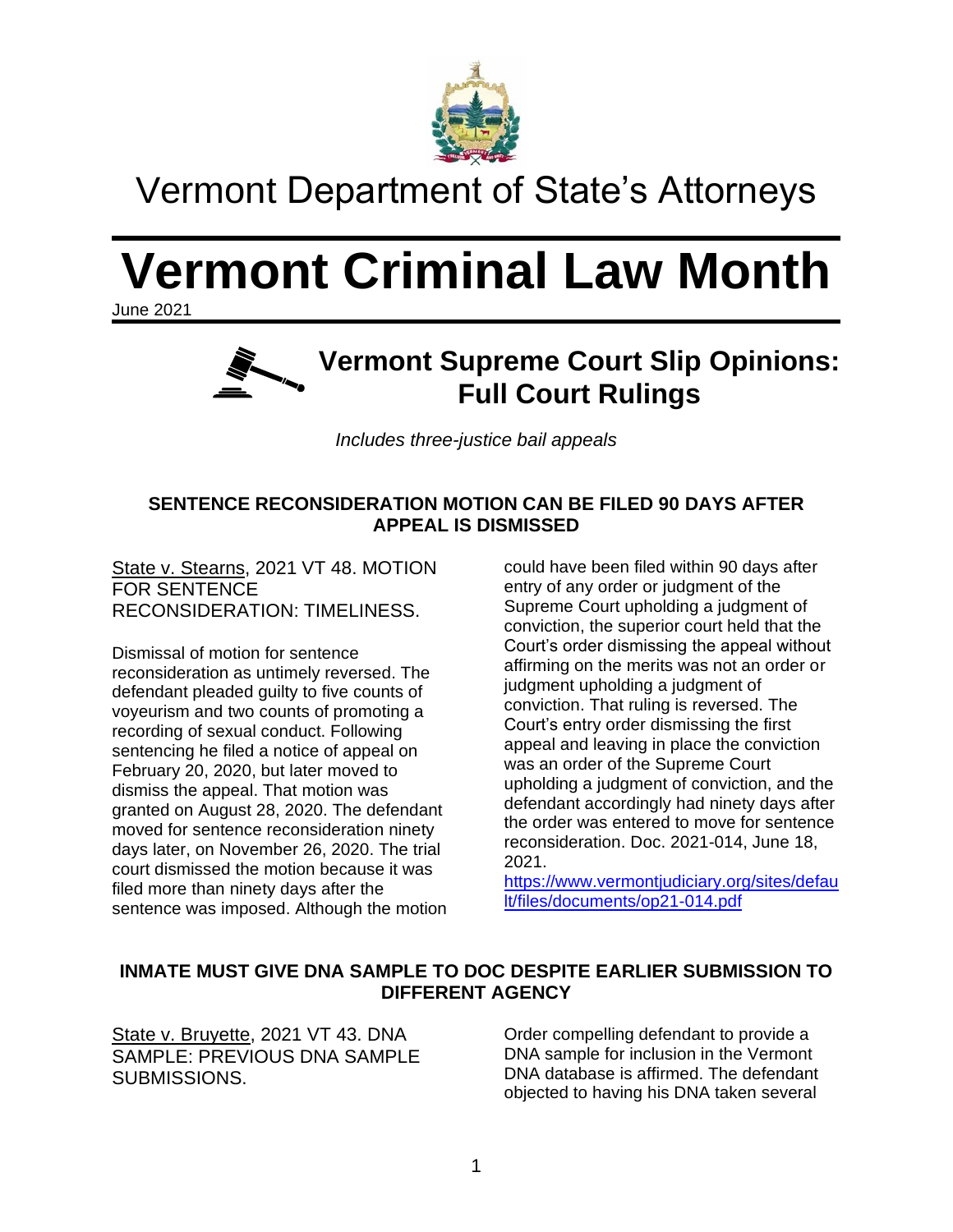times, where on the earlier occasions it had been taken for inclusion into the DNA databases of the states where he was being housed while serving a Vermont sentence or, possibly, by DOC. 1) 20 V.S.A. Sec. 1933 provides that a DNA sample from an incarcerated person shall be collected or taken at the receiving correctional facility, or at a place and time designated by the Commissioner of Corrections or by a court, "if the person has not previously submitted a DNA sample." This statute contemplates that the DNA sample is to be taken by or at the behest of DOC, and not any other agency or jurisdiction, because of the person's status as an inmate committed to DOC custody. A person who has a DNA sample collected by another agency or jurisdiction is not exempt from this requirement if DOC has not previously collected a sample from that person. Thus the statute entitled DOC to collect the DNA sample of all incarcerated persons required to provide one and to collect one sample as a matter of course. (How many further samples may be taken where DOC has collected a DNA sample and failed to submit

it to the Vermont DNA database for reasons not due to DOC's negligence, is not reached in this decision). 2) Here, the record contains insufficient evidence to conclude that the defendant's prior DNA samples were collected by or at the behest of DOC. Therefore the order that he provide a sample is affirmed. 2) This Court previously held that the scope of a samplingcompulsion hearing was limited to whether the defendant was convicted of a designated crime under Section 1933. But the statute was subsequently amended, in part adding the language at issue in this case concerning a previous submission of a sample. At such a hearing the court should consider whether a person is required to provide a DNA sample under any provision in Section 1933. The trial court's contrary ruling was harmless because it did consider and took evidence on the defendant's claim under Section 1933(b) that he had already given the one sample he was required to give. Doc. 2020-166, June 11, 2021. [https://www.vermontjudiciary.org/sites/defau](https://www.vermontjudiciary.org/sites/default/files/documents/op20-166.pdf) [lt/files/documents/op20-166.pdf](https://www.vermontjudiciary.org/sites/default/files/documents/op20-166.pdf)

### **HOLD WITHOUT BAIL ORDER AFFIRMED AGAINST NUMEROUS CHALLENGES**

State v. Blodgett, 2021 VT 47. HOLD WITHOUT BAIL: SUFFICIENCY OF THE EVIDENCE; EXERCISE OF DISCRETION; SPEEDY TRIAL.

Published three-justice bail appeal. Hold without bail order affirmed. The defendant is charged with sexual assault and was ordered held without bail pursuant to Section 7553. 1) The evidence of guilt here was great. The sexual encounter was initially consensual, but once the defendant became violent the victim began asking him to stop. The victim's statement that he tried to forcefully initiate anal sex was sufficient to conclude that there was, at minimum, an intrusion of some degree. Although the defendant did not recall the events, the evidence of his intent was nonetheless

sufficient as it could be inferred from his actions. 2) The court did not abuse its discretion in declining to release the defendant even though the prerequisites for a hold without bail were met. The court here set forth numerous factors bearing on its decision not to exercise its discretion to grant the defendant release. Although the court could have been more explicit in connecting its findings to the 7554(b) factors, this Court has never required that the trial court recite each of those factors in the exercise of its broad discretion to release a defendant for whom no presumption in favor of release applies. 3) Although the defendant cannot be brought to trial within 90 days of his arraignment, pursuant to the timeline set forth in Administrative Order 5, that order is part of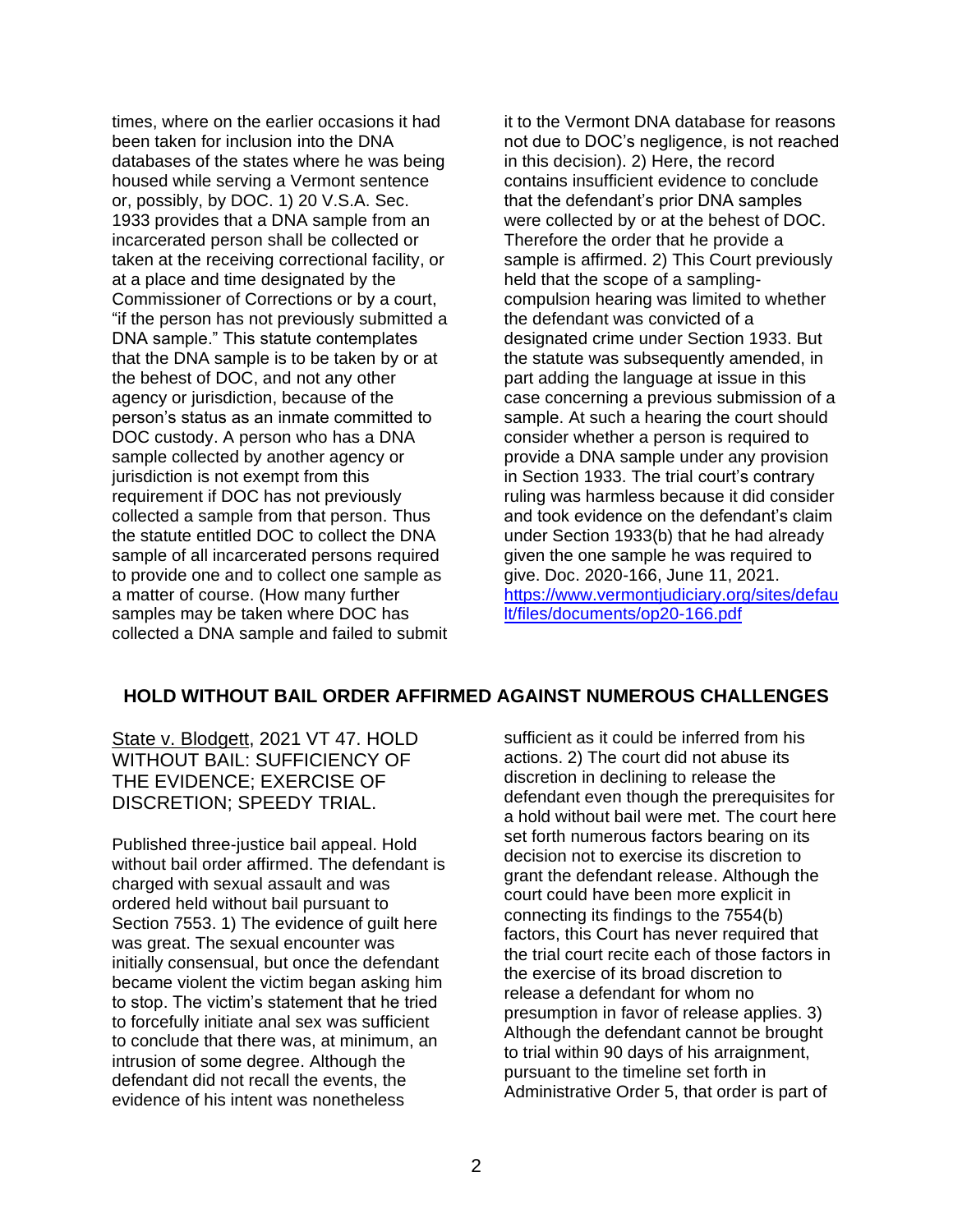the internal operating procedures of the trial courts; it neither binds the courts to its timeframes nor provides defendant with independent procedural or substantive rights. To the extent the defendant cites his right to a speedy trial, a request for release on bail is not an appropriate procedural vehicle for such a challenge. The only

possible remedy for such a violation is dismissal of the charge. Doc. 2021-113, June 11, 2021. [https://www.vermontjudiciary.org/sites/defau](https://www.vermontjudiciary.org/sites/default/files/documents/eo21-113.pdf) [lt/files/documents/eo21-113.pdf](https://www.vermontjudiciary.org/sites/default/files/documents/eo21-113.pdf)

### **Vermont Supreme Court Slip Vermont Supreme CELE**<br>Copinions: Single Justice Bail Appeals

### **REVOCATION OF BAIL FOR INTIMIDATION OF WITNESS AFFIRMED**

State v. Davis, Doc. 2021-123. BAIL REVOCATION: INTIMIDATION OF WITNESS; CONSIDERATION OF LESS RESTRICTIVE CONDITIONS. HOLD WITHOUT BAIL: DUE PROCESS CHALLENGE.

Single justice bail appeal. Revocation of bail affirmed. 1) The record supports the trial court's conclusion that revocation of bail was warranted under Section 7575(1), permitting revocation where the accused has intimidated or harassed a victim or potential witness in violation of a condition of release. 2) There was no violation of due process in this ruling. The three factors set out in US v. Briggs, 697 F.3d 98 (2d Cir. 2012), support a finding of no due process violation. The evidence supporting revocation was strong – the defendant was released on conditions requiring him to follow a 24/7 curfew and prohibiting him from contacting the complainant, coming within three hundred feet of her or her residence, and abusing or harassing her. The evidence showed that the defendant had continually violated these conditions;

his violations began only eight days after he was released; he repeatedly assaulted the complainant, burglarized her, and threatened her life. The complainant credibly testified that she was afraid of the defendant and intimidated by him; the trial court witnessed her inability to testify when she could see and hear him. Second, the delay caused by the suspension of jury trials is attributable to the government, but given the public health emergency posed by the pandemic, the delay was neither intentional nor unwarranted, and was imposed to protect the health and safety of all, including the defendant, and therefore weighed against finding a due process violation. Additionally, the Bennington criminal division has recently been authorized to recommence jury trials. Finally, the detention to date of eight months is not a long delay for complex felony cases. 3) Where revocation is justified under Section 7575, the court need not consider less restrictive conditions under Section 7554. Doc. 2021- 123, Reiber, J.

[https://www.vermontjudiciary.org/sites/default](https://www.vermontjudiciary.org/sites/default/files/documents/eo21-123.pdf) [/files/documents/eo21-123.pdf](https://www.vermontjudiciary.org/sites/default/files/documents/eo21-123.pdf)

### **WEIGHT OF EVIDENCE HEARING IN HOLD WITHOUT BAIL CASE WAS NOT TIMELY SCHEDULED**

State v. Wade, single justice bail appeal. HOLD WITHOUT BAIL: TIMING OF